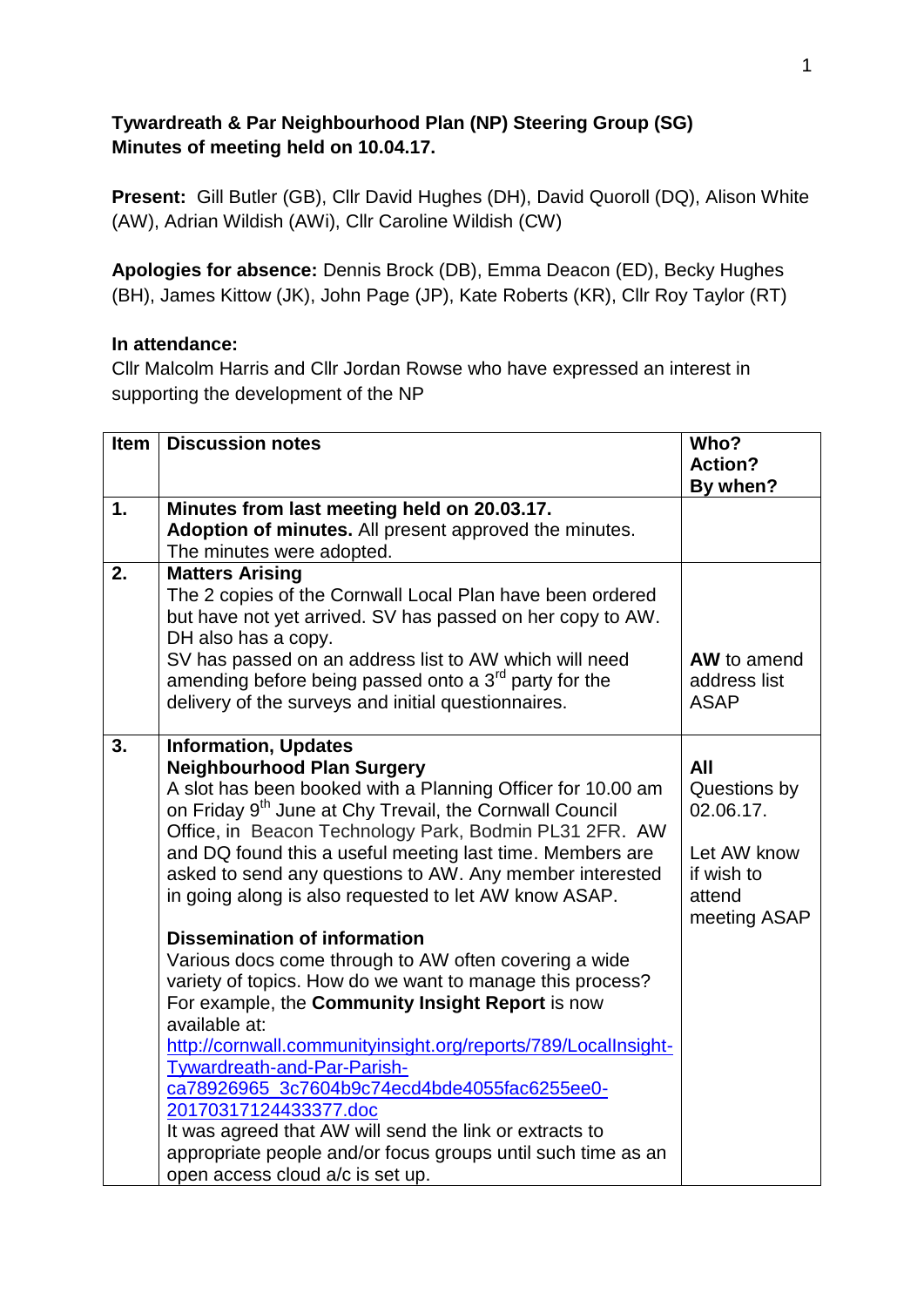|    | <b>Cornwall Council Services</b><br>AW made the group aware of the services which <b>Cornwall</b><br><b>Council offers (which have been circulated previously to CE</b><br>group). These include printing, a map service which can<br>provide maps for various purposes and consultancy services.<br>Information provided by Ruth Finlay, Mayor of Fowey<br>Sally Vincent, Parish Clerk, put AW in contact with Ruth<br>Finlay. One of the questions AW asked was how much the<br>Fowey NP process has cost. The answer was close to<br>£20 000, not least because a detailed landscape survey has<br>been commissioned at a cost of £6000. Other people<br>involved in NPs have also mentioned that it can be very<br>costly. DH said that a lot will depend on the community<br>response which will shape the scope of our NP. This will<br>determine whether we need to employ consultants or decide<br>that we have the capacity within the community to do the<br>work ourselves.                                                                                                                                                                                                                                                            |                                                         |
|----|---------------------------------------------------------------------------------------------------------------------------------------------------------------------------------------------------------------------------------------------------------------------------------------------------------------------------------------------------------------------------------------------------------------------------------------------------------------------------------------------------------------------------------------------------------------------------------------------------------------------------------------------------------------------------------------------------------------------------------------------------------------------------------------------------------------------------------------------------------------------------------------------------------------------------------------------------------------------------------------------------------------------------------------------------------------------------------------------------------------------------------------------------------------------------------------------------------------------------------------------------|---------------------------------------------------------|
| 3. | <b>Funding</b><br>DQ reported that the funding application has been submitted<br>to Locality. The outcome of the application should be known<br>by Friday 14th April and if the application is successful, the<br>funds will become available late April/early May. It was<br>agreed that as far as possible orders should be delayed until<br>the application is approved, as orders cannot be paid for<br>retrospectively with these funds. DH proposed a vote of<br>thanks to DQ filling in the funding application.<br>GB clarified the situation over the bus which is to be used for<br>the CE roadshow. The bus for the CE roadshow is organised<br>through St Blazey and District Town Team (not St Blazey<br>Town Bus) and is courtesy of Roselyn Coaches (thanks to<br>Jonathan Ede). It was agreed that an invoice should be<br>raised (rather than offer a donation) as this in line with Parish<br>procedures.<br>DQ reported that SV has advised that Parish procedures do<br>not allow for individuals to use personal printers and be<br>reimbursed for the use of print cartridges. DH explained that<br>this is due to the need for transparency and accountability. It<br>has already been agreed in previous SG meetings that | <b>GB</b> to<br>organise<br>invoice when<br>appropriate |
|    | commercial printers will be used for the bulk of NP printing<br>e.g. the leaflets and initial questionnaires. AW and DQ<br>offered to do occasional, smaller quantities of printing on a<br>voluntary basis. GB raised the issue of printing posters and<br>asked whether print cartridges could be purchased for the<br>PL24 printer. It was agreed that AW would contact SV about<br>this if GB wished. DQ added that the posters could be printed<br>commercially.                                                                                                                                                                                                                                                                                                                                                                                                                                                                                                                                                                                                                                                                                                                                                                             |                                                         |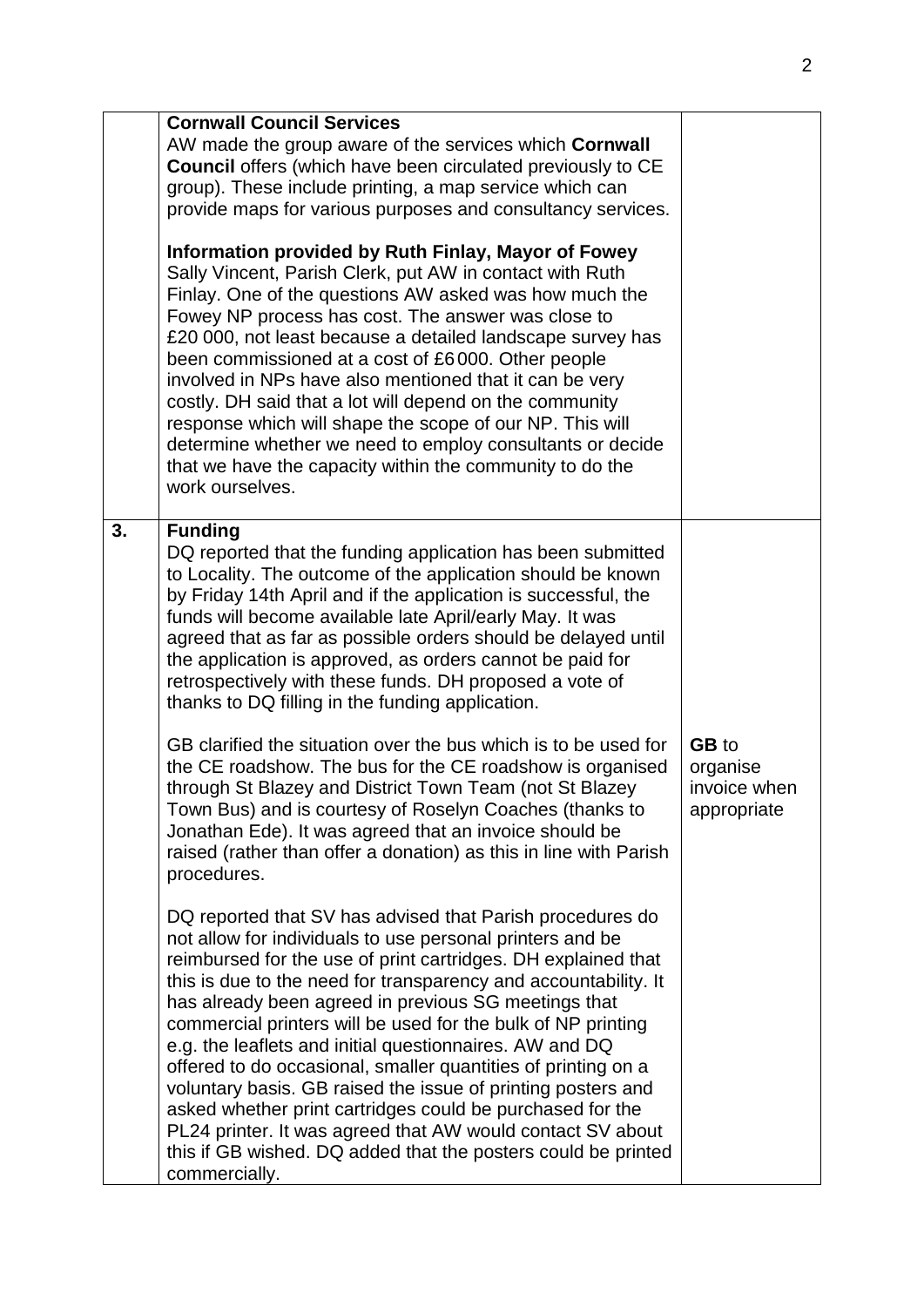|    | DQ confirmed that SV, AW and Heather Quoroll (HQ) have<br>set up and are operating the order/ invoice/payment system;<br>and HQ is keeping the accounts as required. All invoices<br>have been paid to date.                                                                                                                                                                                                                                                                                                                                                                                                                                                                                                                                                                                                                                                                                                                                                                                                                                                                                                                                                                                                                                                                 |                                                            |
|----|------------------------------------------------------------------------------------------------------------------------------------------------------------------------------------------------------------------------------------------------------------------------------------------------------------------------------------------------------------------------------------------------------------------------------------------------------------------------------------------------------------------------------------------------------------------------------------------------------------------------------------------------------------------------------------------------------------------------------------------------------------------------------------------------------------------------------------------------------------------------------------------------------------------------------------------------------------------------------------------------------------------------------------------------------------------------------------------------------------------------------------------------------------------------------------------------------------------------------------------------------------------------------|------------------------------------------------------------|
| 4. | <b>Focus Group Reports: Community Engagement</b><br><b>Matters arising from previous meeting</b><br>The logo has been amended; photos have been sent to GB<br>and BH; GB has taken delivery of the "blown-up" poster of<br>the Parish boundaries; and a stationery list has been started.<br>Launch of the NP consultation process<br>The NP was launched at the Annual Parish Meeting on 6 <sup>th</sup><br>April 2017. This was the first event in the community<br>engagement process and DH summed up the general view of<br>the SG that this event had been well worthwhile. BH had<br>intended to give a verbal report at the meeting but<br>unfortunately was not able to attend. BH's written report is as<br>follows.                                                                                                                                                                                                                                                                                                                                                                                                                                                                                                                                               |                                                            |
|    | Around 15 members of the public (including Parish<br>Councillors not directly involved) came along to the<br>meeting and were interested in the NP<br>We had some good first consultation input using our<br>$\bullet$<br>questions and the general feedback was positive<br>We need to raise awareness of some key points about<br>this process - the fact we have no neighbourhood plan<br>or parish plan in place at the moment, how long it will<br>take, the fact we are all volunteers and local residents,<br>not employees of the parish council (!), the existence<br>of the Cornwall Local Plan<br>How we clearly define what we need to talk about and<br>record, and what is outside the scope of the Plan (I<br>think that's for us to get better on too, i.e. what are<br>planning issues and what aren't (crime, employment<br>rates etc)<br>The display was good but even though this was a<br>$\bullet$<br>short meeting it did give us very useful feedback on<br>things we can do in the summer consultation<br>roadshow to get some more input<br>Providing refreshments was really important!<br>٠<br>We also need to think about how we identify ourselves<br>at these events, and how we encourage people to<br>have their say once they have arrived |                                                            |
|    | In the following discussion various other points were made.<br>Name badges are required for SG members.<br>Setting up and taking down displays as well as moving tables                                                                                                                                                                                                                                                                                                                                                                                                                                                                                                                                                                                                                                                                                                                                                                                                                                                                                                                                                                                                                                                                                                      | <b>GB</b> to<br>order/organise<br>name badges<br>15.05.17. |
|    |                                                                                                                                                                                                                                                                                                                                                                                                                                                                                                                                                                                                                                                                                                                                                                                                                                                                                                                                                                                                                                                                                                                                                                                                                                                                              |                                                            |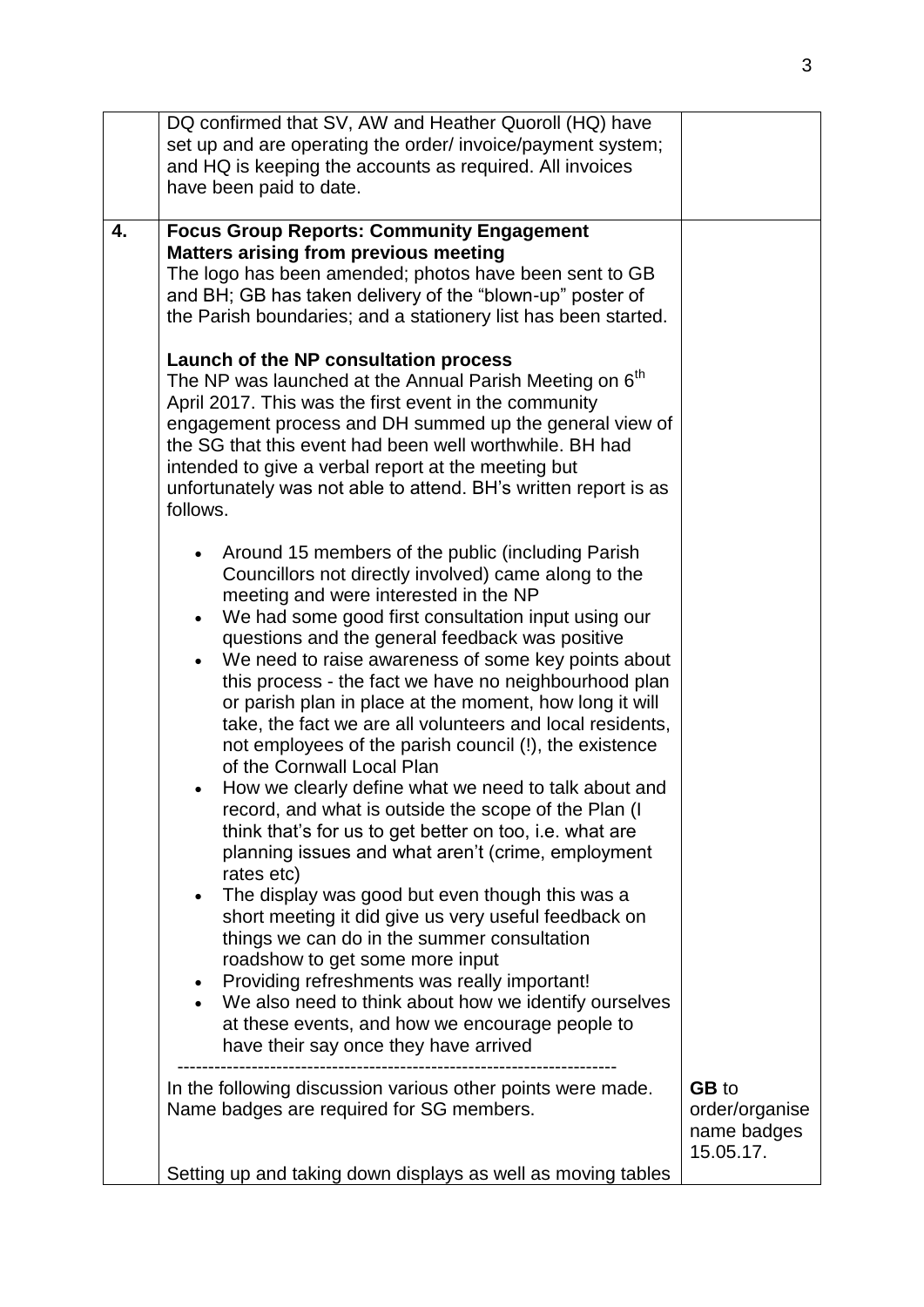| and chairs is heavy work. Enough individuals need to be<br>available at the beginning and/or at the end of events to do<br>the lifting. Members of the public attending the event very<br>much appreciated the opportunity to talk to individual<br>members of the SG at length, so we need to ensure there are<br>enough members present at the events to allow for this.<br>3 members of public took AW up on her offer to scribe for<br>them and were very appreciative of this. We need to consider<br>how to manage this in future, so people can give their views<br>without necessarily having to write them down themselves.<br>Action Once the dates are set for the community<br>consultation events, SG members could indicate their<br>availability to help generally (and if appropriate with heavy<br>lifting) via a Doodle account or similar. | <b>CE</b> group<br>Doodle<br>member<br>availability for<br>events                                                 |
|---------------------------------------------------------------------------------------------------------------------------------------------------------------------------------------------------------------------------------------------------------------------------------------------------------------------------------------------------------------------------------------------------------------------------------------------------------------------------------------------------------------------------------------------------------------------------------------------------------------------------------------------------------------------------------------------------------------------------------------------------------------------------------------------------------------------------------------------------------------|-------------------------------------------------------------------------------------------------------------------|
| <b>Follow-up to launch event</b><br>BH's report will serve as a basis for information to go onto<br>the Parish Council website. AW will incorporate post-it<br>comments from the event and will circulate the draft article to<br>SG members for amendments, additions etc. AW will then<br>send to SV.                                                                                                                                                                                                                                                                                                                                                                                                                                                                                                                                                       | <b>AW</b> article<br><b>ASAP</b>                                                                                  |
| ED is posting information on Facebook after SG meetings<br>and will do the same for the launch event.<br>GB has put the NP display back into the library. Forms left in<br>the library box and at the launch event have been collected;<br>and GB has put email addresses onto the general, main<br>contact list for updates. The CE group will discuss who will<br>take on the responsibility for emailing updates to the general<br>email list.                                                                                                                                                                                                                                                                                                                                                                                                             | <b>ED</b> posting on<br>Facebook as<br>and when<br>appropriate<br><b>CE</b> group<br>email updates<br><b>ASAP</b> |
| <b>Future events</b><br>CW suggested that the bus organised via St Blazey and<br>District Town Team should visit both Poldrea and<br>Tywardreath Highway. CW reported that when a wind turbine<br>had been proposed in this area of the parish, a significant<br>number of Tywardreath Highway residents turned out, so it<br>would seem appropriate to go to them about the NP. GB will<br>contact Highway Garage to ask if the bus can park in their<br>car parking area.                                                                                                                                                                                                                                                                                                                                                                                   | <b>GB</b> contact<br>Highway<br>Garage when<br>appropriate                                                        |
| GB is doing a 5 minute talk at Tywardreath School about the<br>NP. The children will be doing pictures of the things they<br>most value within the Parish. The pictures will then be<br>displayed at community events.                                                                                                                                                                                                                                                                                                                                                                                                                                                                                                                                                                                                                                        |                                                                                                                   |
| There are a lot of community groups within the Parish and<br>the intention is to talk to as many as possible about the NP.<br>DQ offered to liaise on the planning of these with JP and BH,                                                                                                                                                                                                                                                                                                                                                                                                                                                                                                                                                                                                                                                                   | <b>DQ</b> liaise with<br>JP and BH on<br>talks to groups                                                          |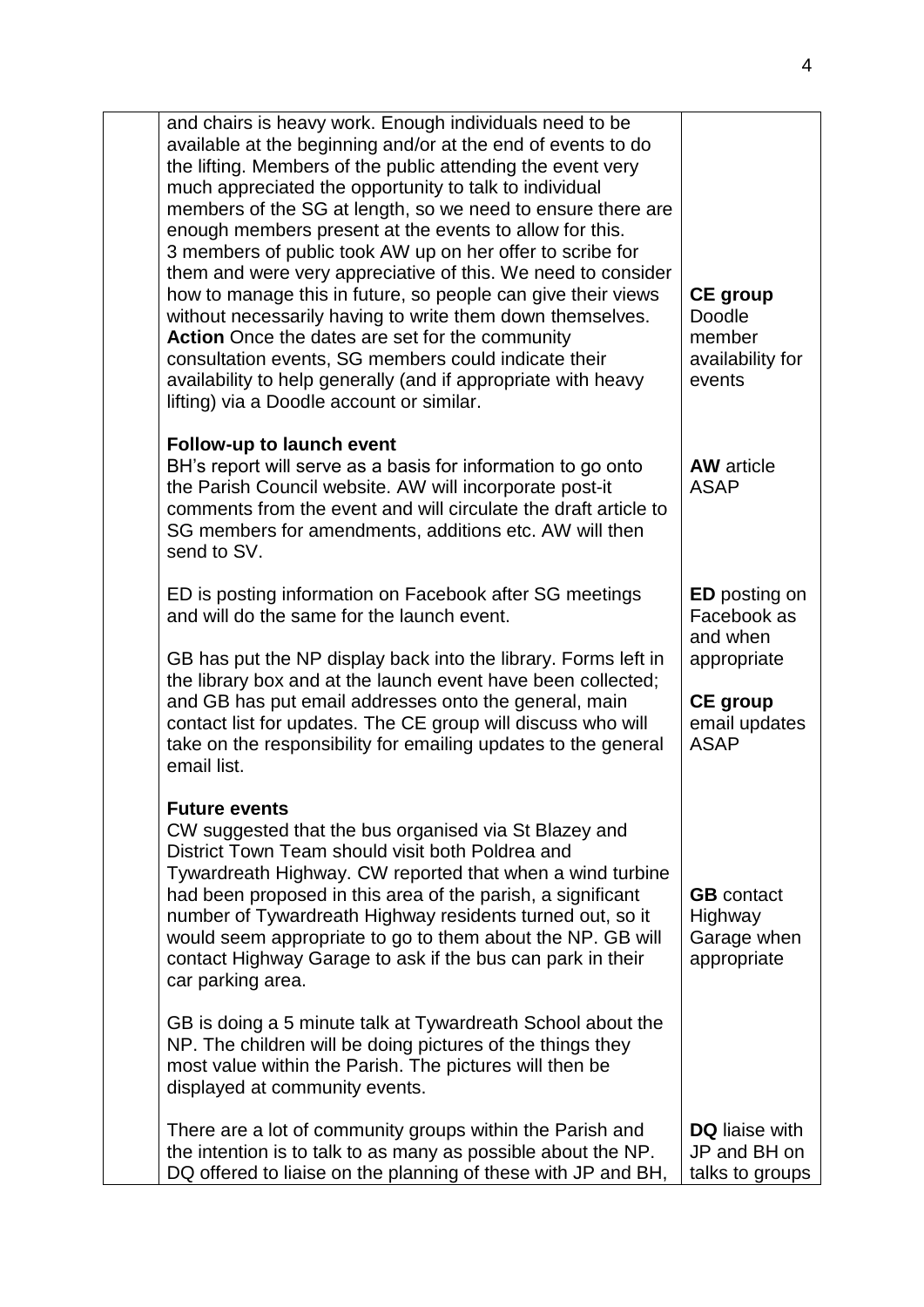|    | who have both said they will do presentations and talks. It                                                                          | <b>ASAP</b>                           |
|----|--------------------------------------------------------------------------------------------------------------------------------------|---------------------------------------|
|    | was agreed that copies of the surveys would be taken to the                                                                          |                                       |
|    | small group presentations and people would be encouraged                                                                             |                                       |
|    | to fill them out at the time (with assistance if required). AW is                                                                    |                                       |
|    | willing to help out as a scribe wherever needed.                                                                                     |                                       |
|    | <b>Community Engagement Consultation Events</b>                                                                                      |                                       |
|    | There was much discussion about the purpose of these                                                                                 |                                       |
|    | events and it was decided that the small group talks and the                                                                         |                                       |
|    | first few larger community events should be about:<br>a) raising awareness of the NP generally                                       |                                       |
|    | b) informing the community about the NP                                                                                              |                                       |
|    | c) stimulating a response from the community                                                                                         |                                       |
|    | d) encouraging individual members of the community to                                                                                |                                       |
|    | complete the initial survey<br>e) asking for volunteers to contribute to focus groups or                                             |                                       |
|    | in any other way they feel they can help.                                                                                            |                                       |
|    | In order to achieve the above, it was felt that it would be                                                                          |                                       |
|    | useful to run the initial consultation events and group talks at                                                                     |                                       |
|    | the same time as the delivery of the leaflet and initial survey                                                                      |                                       |
|    | to households within the Parish. The CE group had proposed<br>a couple of dates for 2 consultation events in Par and                 | <b>GB</b> to discuss<br>dates with CE |
|    | Tywardreath. However given the above discussion, it was                                                                              | group ASAP                            |
|    | agreed that GB would contact the other members of the CE                                                                             |                                       |
|    | group who were not present at the meeting and propose a                                                                              | <b>CE</b> group to                    |
|    | couple of alternative dates – possibly Monday $22^{nd}$ and<br>Tuesday 23 <sup>rd</sup> May. Providing the venues are available, the | check member<br>availability          |
|    | CE group will also need to check how many SG members will                                                                            | <b>ASAP</b>                           |
|    | be available to help.                                                                                                                |                                       |
|    | DH emphasised that unless a group is making a policy                                                                                 |                                       |
|    | decision, the CE (or any other focus) group does have the                                                                            |                                       |
|    | autonomy to act. Indeed the more the groups can be<br>autonomous in their operation the better. It is hoped that the                 |                                       |
|    | CE group are now in a position to move forward with their                                                                            | <b>BH</b> to update                   |
|    | plans. GB confirmed that the initial survey is ready and it is                                                                       | the project                           |
|    | now a matter of finalising the dates for community                                                                                   | plan and                              |
|    | engagement events. DH requested that the CE group liaise<br>with BH, who is acting as Project Planner, so that the Project           | circulate<br><b>ASAP</b>              |
|    | Plan can be updated and circulated in due course.                                                                                    |                                       |
| 5. | <b>Members' Reports</b>                                                                                                              |                                       |
|    | AWI reported that he had just been at a meeting where the                                                                            |                                       |
|    | Fowey NP was being discussed. It seems that the main issue                                                                           |                                       |
|    | has been engaging with the community in the face of a lack<br>of response. It was generally accepted that this could be an           |                                       |
|    | issue in our Parish too. The process is a lengthy one and                                                                            |                                       |
|    | maintaining public interest is going to be a challenge.                                                                              |                                       |
|    |                                                                                                                                      |                                       |